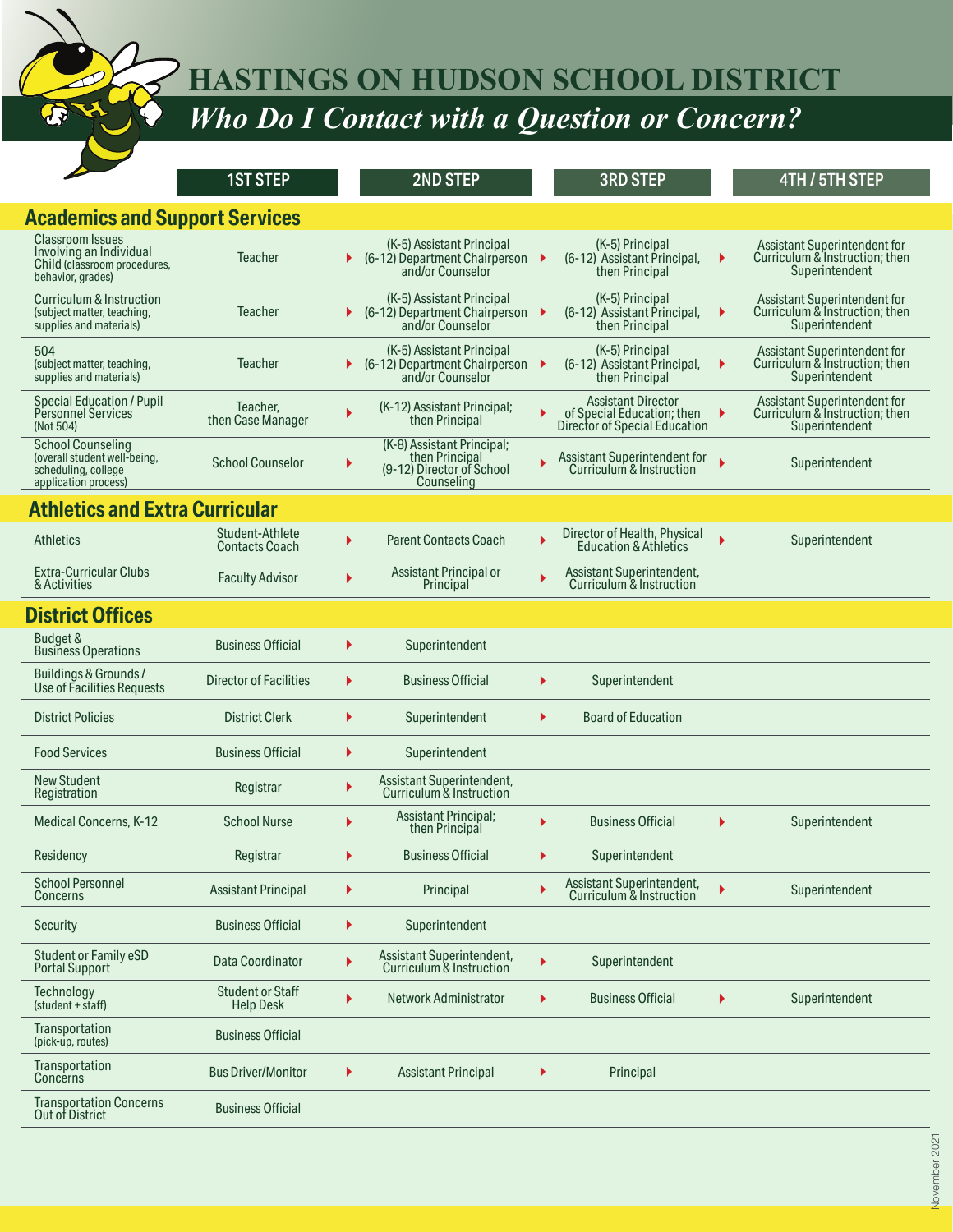## **District Offices**

| - Confidential Secretary to the SuperintendentFranziska Goodman  GoodmanF@hohschools.org<br>Assistant Superintendent, Curriculum & Instruction Melissa Szymanski  SzymanskiM@hohschools.org 914-478-6201 |  |  |
|----------------------------------------------------------------------------------------------------------------------------------------------------------------------------------------------------------|--|--|
| - Secretary to School Administrator, District Clerk Melissa DeLaBarrera  DelabarreraM@hohschools.org                                                                                                     |  |  |
|                                                                                                                                                                                                          |  |  |
|                                                                                                                                                                                                          |  |  |
|                                                                                                                                                                                                          |  |  |
|                                                                                                                                                                                                          |  |  |
| District Registrar - 914-478-6251                                                                                                                                                                        |  |  |
|                                                                                                                                                                                                          |  |  |
| Hillside Elementary School-914-478-6270                                                                                                                                                                  |  |  |
|                                                                                                                                                                                                          |  |  |
| - Secretary to Principal……………………………………………………Susan Day …………………………………… DayS@hohschools.org                                                                                                                 |  |  |
|                                                                                                                                                                                                          |  |  |
|                                                                                                                                                                                                          |  |  |
| Farragut Middle School - 914-478-6230                                                                                                                                                                    |  |  |
|                                                                                                                                                                                                          |  |  |
|                                                                                                                                                                                                          |  |  |
|                                                                                                                                                                                                          |  |  |
| - Office Assistant ……………………………………………………………………………Alison O'Leary ………………………………… OLearyA@hohschools.org                                                                                                      |  |  |
| Hastings High School - 914-478-6250                                                                                                                                                                      |  |  |
|                                                                                                                                                                                                          |  |  |
|                                                                                                                                                                                                          |  |  |
|                                                                                                                                                                                                          |  |  |
|                                                                                                                                                                                                          |  |  |
| Special Education Services - 914-478-6261                                                                                                                                                                |  |  |
|                                                                                                                                                                                                          |  |  |
| Assistant Director of Special Education,                                                                                                                                                                 |  |  |
|                                                                                                                                                                                                          |  |  |
|                                                                                                                                                                                                          |  |  |
|                                                                                                                                                                                                          |  |  |
|                                                                                                                                                                                                          |  |  |
| <b>School Counseling Department</b>                                                                                                                                                                      |  |  |
|                                                                                                                                                                                                          |  |  |
| . Hillside Elementary School Counseling - 914-478-6276                                                                                                                                                   |  |  |
|                                                                                                                                                                                                          |  |  |
| • Farragut Middle School Counseling - 914-478-6228                                                                                                                                                       |  |  |
|                                                                                                                                                                                                          |  |  |
|                                                                                                                                                                                                          |  |  |
| • Hastings High School Counseling - 914-478-6260                                                                                                                                                         |  |  |
|                                                                                                                                                                                                          |  |  |
|                                                                                                                                                                                                          |  |  |
|                                                                                                                                                                                                          |  |  |
|                                                                                                                                                                                                          |  |  |